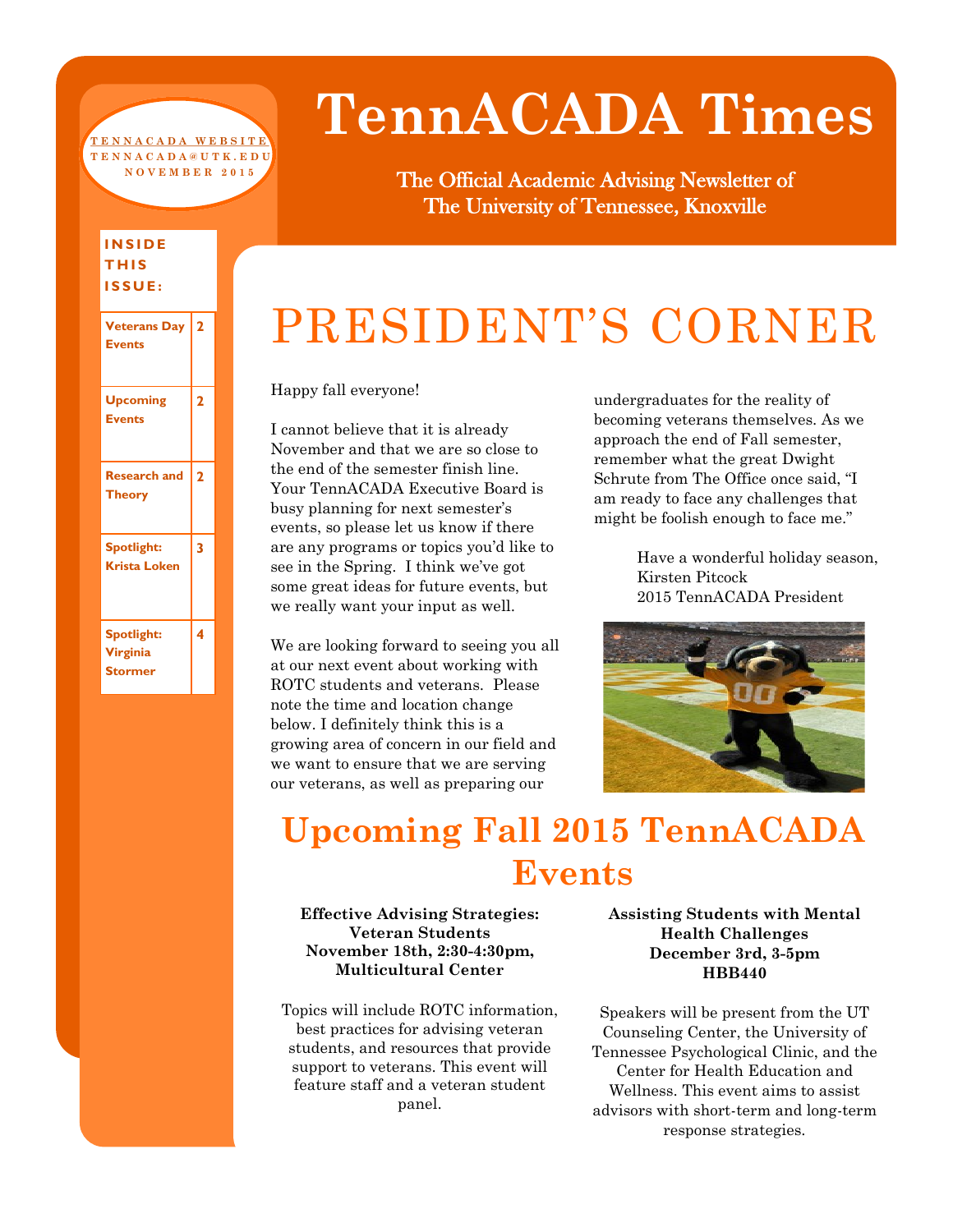### **Honoring Veterans Day: Events**

- **2015 Knoxville Veterans Day Parade,** Nov. 11th, 10:45am, Gay Street
- **The National Day of Remembrance Roll Call,** Nov. 11th, 10am-2pm, Circle Park



2015 UTK VOLFighters Student Organization

### **Events to Keep on Your Calendar!**

As you look forward to the rest of the academic year, keep the following events in mind as excellent professional development opportunities!

- 2016 **NACADA Region 3 Conference**, April 20th-22nd, Chattanooga, TN.
- 2016 A**ssessment of Academic Advising Institute**  February 11th-13th, Mesa, AZ.
- 2016 **National Institute for the Study of Transfer Students,** February 3rd-5th, Atlanta, GA.
- 2016 **Academic Advising Administrators' Institute,**  February 18th-20th, Mesa, AZ.
- **CSRDE Webinar**  Success Programming for Minority Students, December 9th, 2-3pm, HCB 316

### **Keep Updated: Research and Theory**

Want to keep up to date in the field? Don't have a lot of free time to browse for interesting articles? Take a minute to review a few recent and quick to read publications in the advising field, provided by [Academic Advising](http://www.nacada.ksu.edu/Resources/Academic-Advising-Today.aspx)  [Today.](http://www.nacada.ksu.edu/Resources/Academic-Advising-Today.aspx) 

- **Dialogues for Dispositions: Promoting Professionalism through Advising**, by Travis Nakayama, [here](http://www.nacada.ksu.edu/Resources/Academic-Advising-Today/View-Articles/Dialogues-for-Dispositions-Promoting-Professionalism-through-Advising.aspx)
- **At the Corner of Advising and Assessment**, by Steve Quinn, [here](http://www.nacada.ksu.edu/Resources/Academic-Advising-Today/View-Articles/At-the-Corner-of-Advising-and-Assessment.aspx)
- **How Advisors Can Focus on Student Excuses to Prompt Behavior Change**  by Alexander Kunkle, [here](http://www.nacada.ksu.edu/Resources/Academic-Advising-Today/View-Articles/How-Advisors-Can-Focus-on-Student-Excuses-to-Prompt-Behavior-Change.aspx)
- **Intrusive Advising 101: How to be Intrusive Without Intruding**, by Jennifer Cannon, [here](http://www.nacada.ksu.edu/Resources/Academic-Advising-Today/View-Articles/Intrusive-Advising-101-How-to-be-Intrusive-Without-Intruding.aspx)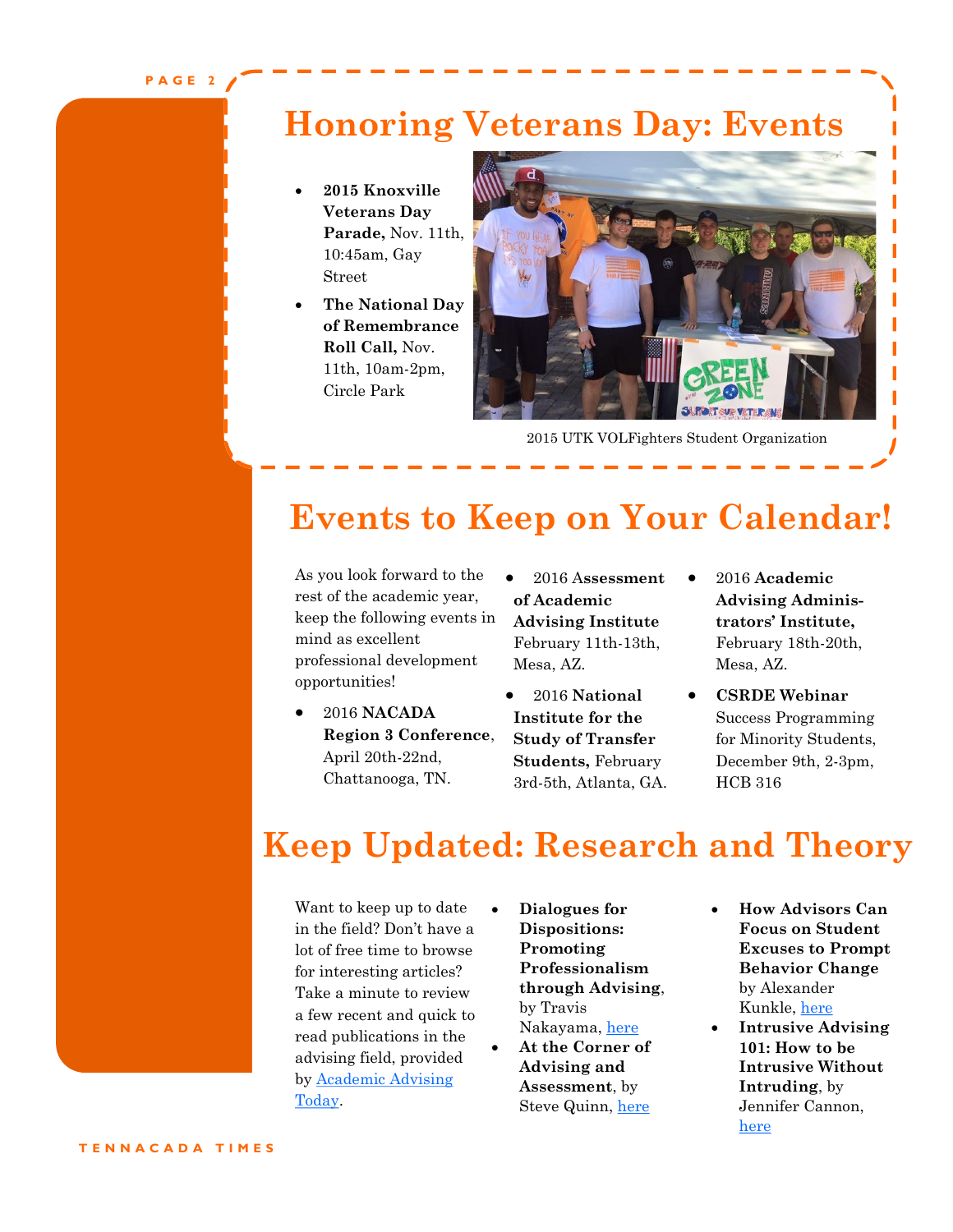П ī

### **Get to Know Your Colleague! Spotlight on Krista Loken**

#### **How did you get into the academic advising profession?**

Getting into student affairs happened to me, like most of you, by accident. I had a pre midlife crisis when I was about to finish my last year as a psychology undergrad. I thought I wanted to go into Clinical Psychology. While studying for the GRE, I realized I wanted to help people, but not so much in a clinical setting. I was working at the Student Union at the University of Utah, and my boss suggested going into the Master's in Educational Leadership and Policy Program. It seemed like a good fit. And he was right. While going through the motions of a broke grad student, I started considering what area of student affairs (or what seems like more academic affairs sometimes), I wanted to get in to, and academic advising kept coming up as an interest. In my last semester, the job search was in full swing for a great academic advising position. It took a solid three months to land this job, but I've found a great place at the

University of Tennessee in the Haslam College of Business.

**Tell us about your proudest moment that has occurred while working with a student.** There are a lot of little victories we advisors experience with students, so it is difficult to narrow down to one moment. My favorite advising appointments are advising seniors whom I know have struggled some through their college career. It makes you feel good to see how elated they are that they can see the last remaining 14 hours of their college career. It makes it all worth it.

**What is your favorite thing about working at UT-Knoxville?** My favorite thing about working at UT Knoxville is the high energy and spirit of this institution, and the amount of opportunities present. It's a great environment to be a student, faculty or administrator while providing several opportunities to get involved.



*Krista Loken, Academic Advisor in Haslam College of Business*

#### **What is your favorite quote?**

"The only artists I have ever known who are personally delightful are bad artists. Good artists exist simply in what they make, and consequently are perfectly uninteresting in what they are." Oscar Wilde from The Picture of Dorian Gray

**Tell us one fun fact we wouldn't know about you.** I applied to a reality TV show called The Great Norway Adventure. I got to call backs, but didn't make the cut. I'm determined to keep trying. One day I'll make it!